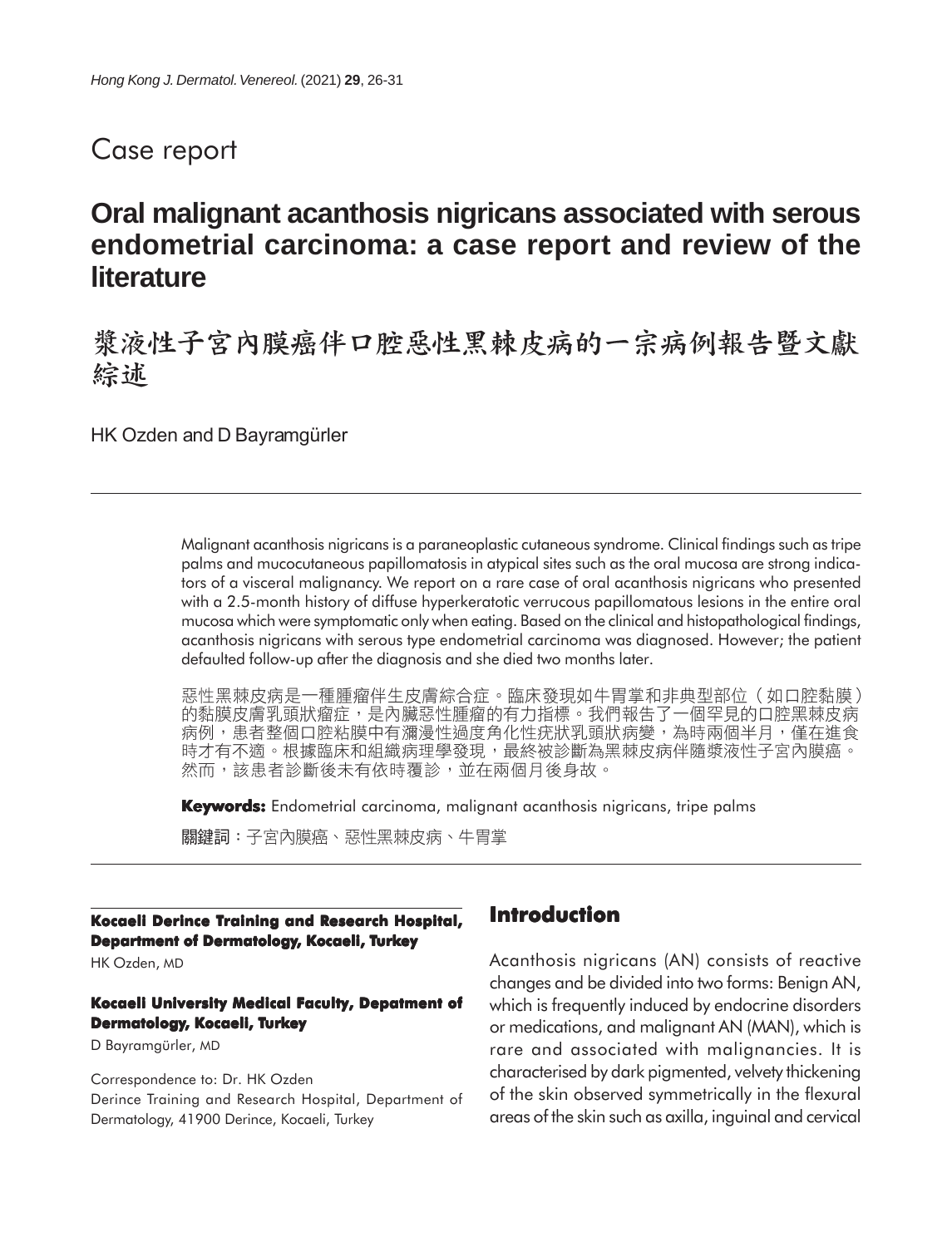areas.1 MAN is a paraneoplastic cutaneous syndrome, which is most often associated with gastric adenocarcinomas. Paraneoplastic findings such as tripe palms and excessive mucocutaneous papillomatosis that occur in atypical locations such as oral mucosa are strong indicators of a visceral malignancy.<sup>1</sup>

We report a case of MAN in association with serous endometrial carcinoma. This has not been reported in the literature previously.

#### **Case report Case**

A 65-year-old female presented with an acute onset of intraoral swelling that emerged 2.5 months ago to dermatology outpatient clinic. She was diagnosed with diabetes mellitus three years previously and was treated with insulin lispro (humagol 100 IU/ml sc). There was no other significant past medical, drug or family history of malignancy. Patient stated she attended our clinic for the first time and had not received any treatment in the previous 2.5 months. She stated that there was discomfort while she was eating and as a result, she avoided consuming solid food. There was no history of weight loss, fever, night sweating, or weakness.

On examination, there were non-pigmented hyperkeratotic verrucous papillomatous lesions in the entire oral mucosa from vermilion border of upper and lower lips, extending along the buccal mucosa, gingiva and dorsum of tongue. There were findings consistent with tripe palms including exaggerated dermatoglyphic areas in both palms and multiple wart-like verrucous papillomatous lesions on dorsum of the hand (Figure 1). Nail examination and all other systems examinations were normal. Velvety hyperpigmented and hyperkeratotic plaques were observed in bilateral axillary areas and inguinal folds (Figure 2). Routine biochemistry tests, fasting blood glucose, thyroid function tests and viral serology tests were within normal limits. Fasting blood sugar: 143 mg/dl, HbA1c: 44.72 mmol/mol (normal range: 20-44), Alanine Aminotransferase (ALT): 17 U/L, Alkaline Phosphatase (ALP): 32 U/L; HIV, syphilis and hepatitis serology values were negative. The carcinoembryonic antigen (CEA), alpha fetoprotein (AFP) and carbohydrate antigen (CA) 19-9 were within normal limits while Ca 15-3: 378.6 U/ml (normal range: 0-32.4) and Ca 125: 1789.1 U/ml (normal range: 0-30) levels were elevated. Computed tomography of the abdomen showed increased uterus size, multiple calcifications and soft tissue areas consistent with lymphadenopathy in paraaortocaval area and parailiac spaces. PET/CT studies revealed a severely thickened uterine wall with markedly increased hypermetabolic activity from uterine cavity to the cervix and multiple lymph node involvements were detected. It was therefore reported that a primarily gynaecological malignancy should be considered.

Two punch biopsy samples were taken from axillary and buccal lesions of the patient. Histological examination showed prominent acanthosis, hyperkeratosis, papillomatous with minimal subepithelial inflammation (Figure 3).

As the clinical and histopathological findings were consistent with MAN, a gastroenterology consultation was requested. Endoscopy and colonoscopy findings were normal. Patient was also referred to the gynaecology department for evaluation of gynaecological malignancy. However, the patient refused any intervention or treatment. Patient presented to our outpatient clinic with abdominal swelling approximately three months later. Ascites in the abdomen was detected during physical examination and nodular masses. After review by the gynaecology department, USG and abdominal tomography detected calcification in some of the nodular masses in the endometrial cavity. Biopsy findings of these lesions was consistent with stage 4 serous endometrial carcinoma. The patient defaulted follow-up appointments for treatment after the diagnosis and she died two months later.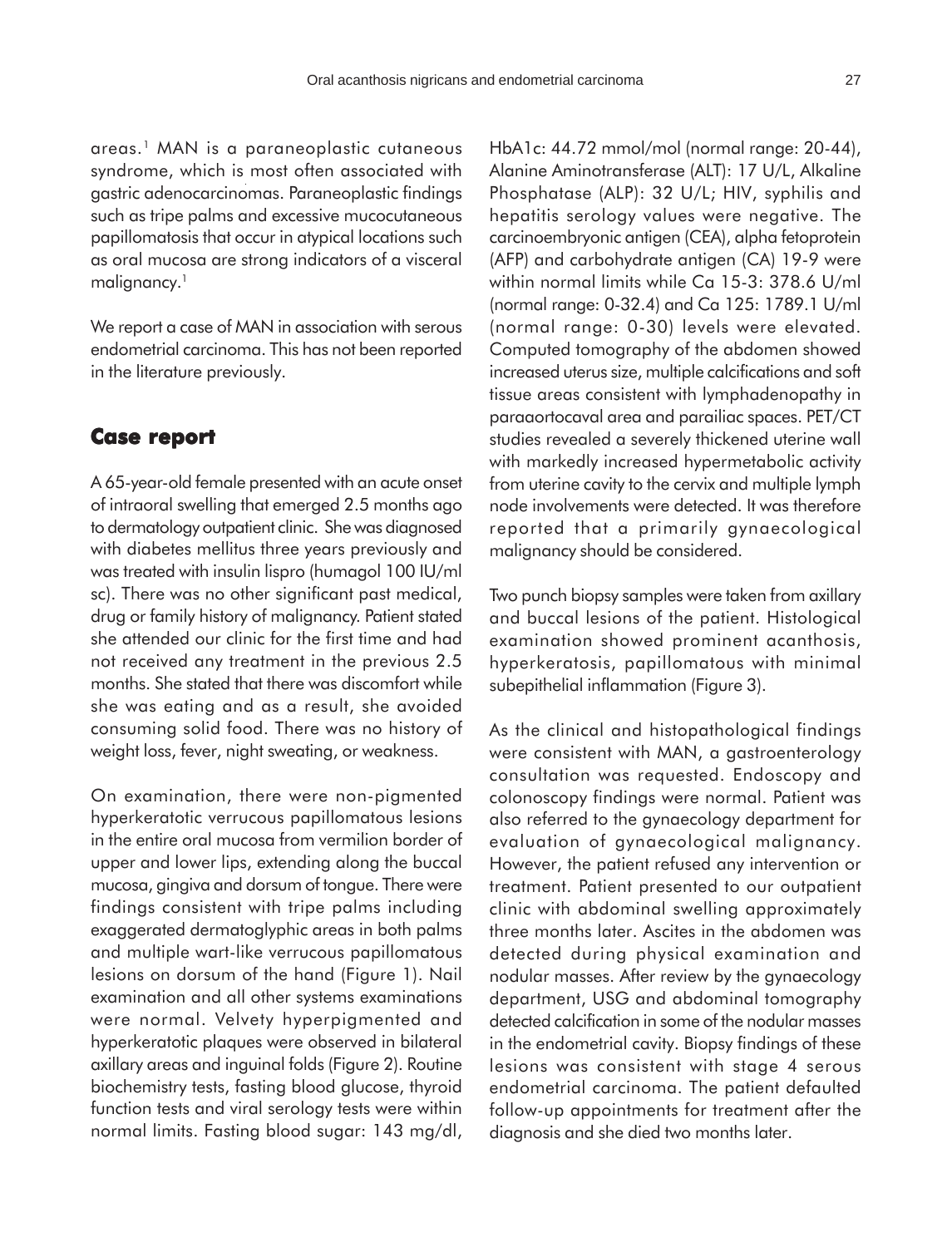# **Discussion**

Malignant acanthosis nigricans associated with abdominal malignancy was first reported by Pollitzer in 1890.<sup>1</sup> MAN is very rare compared to the benign form. Although most frequently associated with gastric adenocarcinoma, MAN can be associated with several intra-abdominal malignancies such as pancreas, ovarian, bladder, cervix, endometrial, and esophageal malignancies.2

The pathogenesis of excessive verrucous papillomatous formations in mucocutaneous areas in MAN which is considered to be due to epidermal hyperproliferation emerging from stimulation by Insulin-like-growth-factor 1 (IGF-1), Transforming Growth Factor (TGF-α) and Epidermal Growth Factor (EGF).<sup>1,2</sup> Tripe palms is a characterised by prominent dermatoglyphics and with rugose hyperkeratotic areas likened to stomach lining of beef in the palmar area and is regarded as a



Figure 1. (a,b) Papillomatous and velvety oral lesions. (c) Multiple wart-like verrucous papillomatous lesions on the dorsum of the hand. (d) Tripe palms consisting of exaggerated dermatoglyphic areas in the palmar region.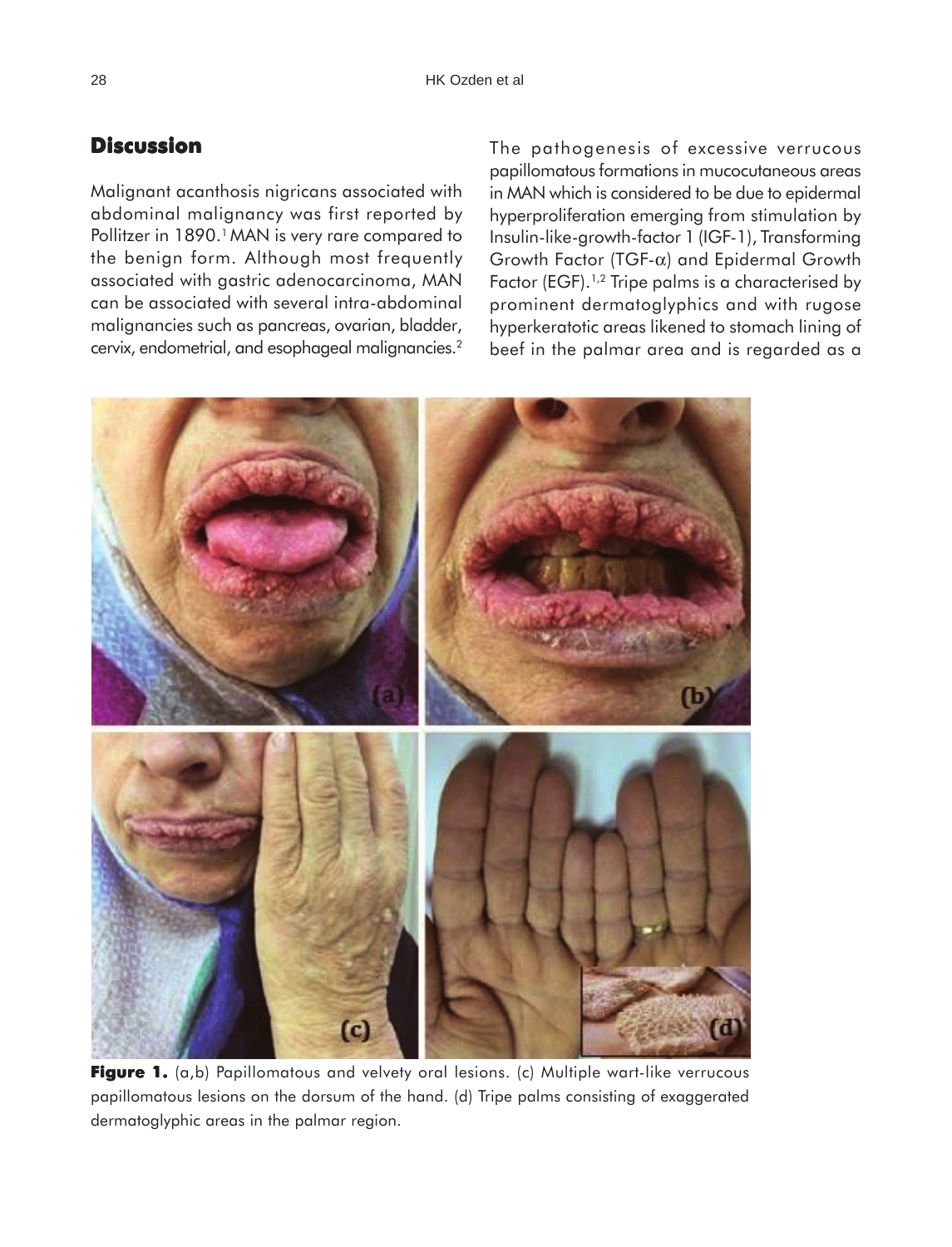

Figure 2. (a) Velvety hyperpigmented and hyperkeratotic plaques in bilateral axillary areas and (b) inguinal folds.



Figure 3. (a) Oral specimen shows, acanthosis, papillomatous and minimal subepithealial inflammation (H&E x 100). (b) Axillary biopsy: Epidermal hyperkeratosis and dermal finger-like papillomatous hyperplasia (H&E x 100).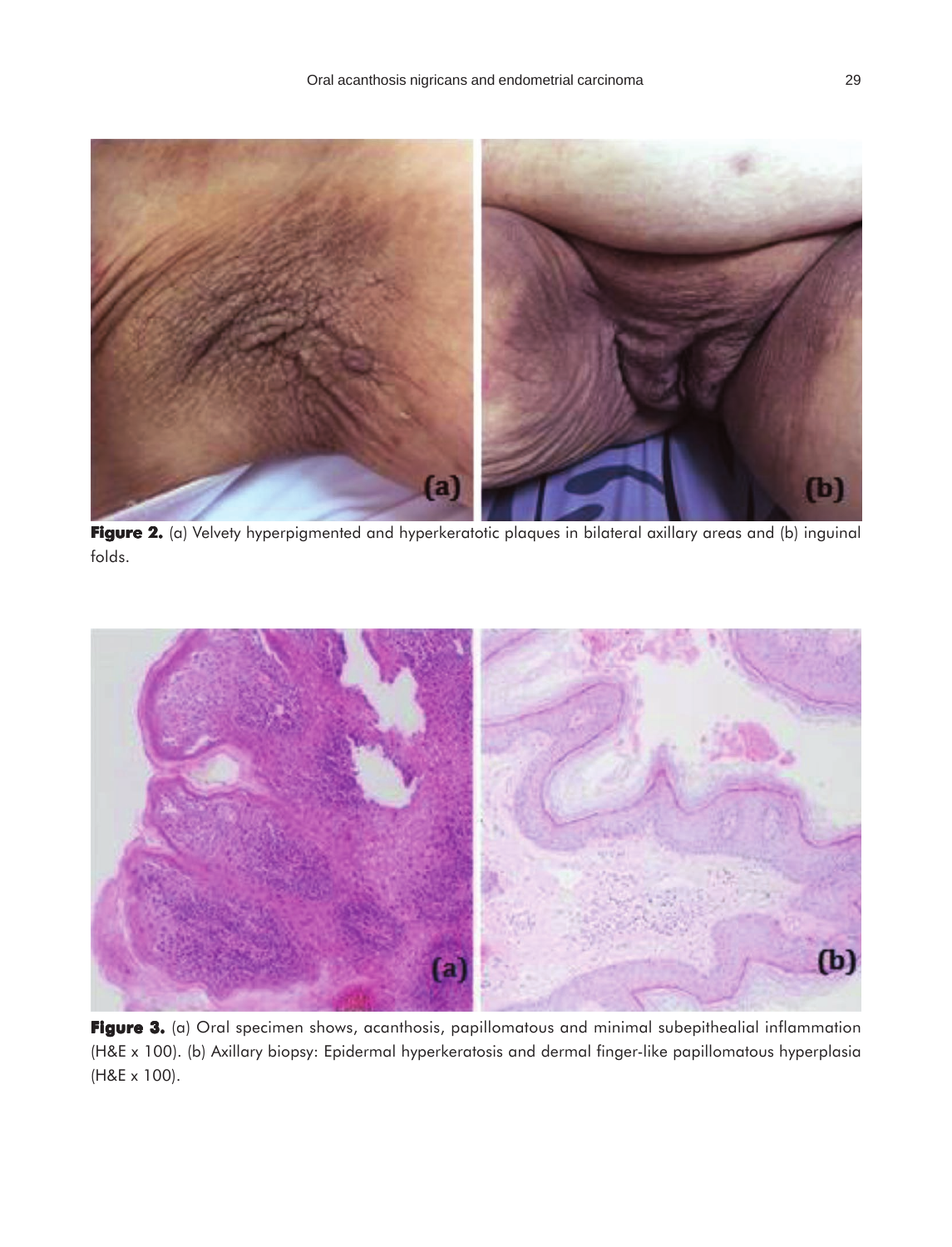variant of AN. It accompanies paraneoplastic malignancies at a rate of 90%, most notably and frequently gastric cancers.2 The clinical diagnosis can be confirmed with skin biopsy. It does not have any specific histopathological findings but it can be frequently accompanied by hyperkeratosis, papillomatosis and hyperpigmentation at basal layer.2 Endometrial cancer (EC) is the most frequently associated gynaecological malignancy and can be divided into two groups: Type 1 EC has good prognosis while type 2 EC (serous and clear cell carcinoma) is very aggressive although it is very rare and seen frequently in women with older age.3

As far as we know, our case is the first MAN case accompanied by serous type EC. Oral MAN cases accompanied by gynaecological malignancies in the literature are summarised in Table 1. It is resistant to conventional treatments such as systemic corticosteroids, etretinate, topical corticosteroids, calcipotriol and salicyclic acid. The most efficacious treatment method is treatment of the underlying primary cancer with subsequent regression of the cutaneous findings.2 The clinicians' role is to detect acanthosis nigricans and tripe palms as early indicators and precursors of cancer. A high index of suspicion for malignancy, in particular abdominal malignancy with the appropriate screening is essential.

### **References**

- 1. Singh GK, Sen D, Mulajker DS, Suresh MS. Acanthosis nigricans associated with transitional cell carcinoma of the urinary bladder. Indian J Dermatol 2011;56: 722-5.
- 2. Pentenero M, Carrozzo M, Pagano M, Gandolfo S. Oral acanthosis nigricans, tripe palms and sign of leser-trélat

**Table 1.** Previously reported cases of oral malignant acanthosis nigricans associated with gynaecological malignancies

| <b>Article</b>              | <b>Patient</b> | <b>Clinic presentation</b>                                          | <b>MAN locations</b>                                                                                     | Malignancy                          |
|-----------------------------|----------------|---------------------------------------------------------------------|----------------------------------------------------------------------------------------------------------|-------------------------------------|
| Dingley <sup>4</sup> 1957   | 56/F           | Dry, sore tongue                                                    | Axillae, face, oral involvement,<br>palms and soles, arms, legs                                          | Ovarian<br>adenocarcinoma           |
| Mikhail <sup>5</sup> 1979   | 58/F           | Wart-like growth<br>on the perineal region                          | Oral, face, axillae, palmoplantar,<br>vulvar, perineal region                                            | Cervical squamous<br>cell carcinoma |
| Gorisek <sup>6</sup> 1997   | 54/F           | Postmenopausal<br>menorrhagia                                       | Oral involvement, tripe palms,<br>axilla, inframammary region,<br>abdominal folds, inguinal and forearms | Endometrial<br>adenocarcinoma       |
| Kebria <sup>7</sup> 2006    | 52/F           | Lesar Trelat sign<br>and weight loss                                | Oral involvement, neck, axillae,<br>inframammary region, tripe palms                                     | Ovarian<br>adenocarcinoma           |
| Oh <sup>8</sup> 2010        | 57/F           | Hyperpigmentation<br>of whole body and<br>thickened palms and soles | Buccal mucosa, tongue, axillae,<br>neck, groins, palms and soles                                         | Ovarian<br>adenocarcinoma           |
| Chu <sup>9</sup> 2014       | 59/F           | Oral papillomatosis<br>and sialorrhoea                              | Oral, face, axillae,<br>nipples, elbows, pudendum                                                        | Endometrial<br>adenocarcinoma       |
| Garzitto <sup>10</sup> 2015 | 60/F           | Vitiligo and<br>acanthosis nigricans                                | Perioral involvement,<br>axillae, inframammary region,<br>inguinal, genital and tripe palms              | Ovarian<br>adenocarcinoma           |